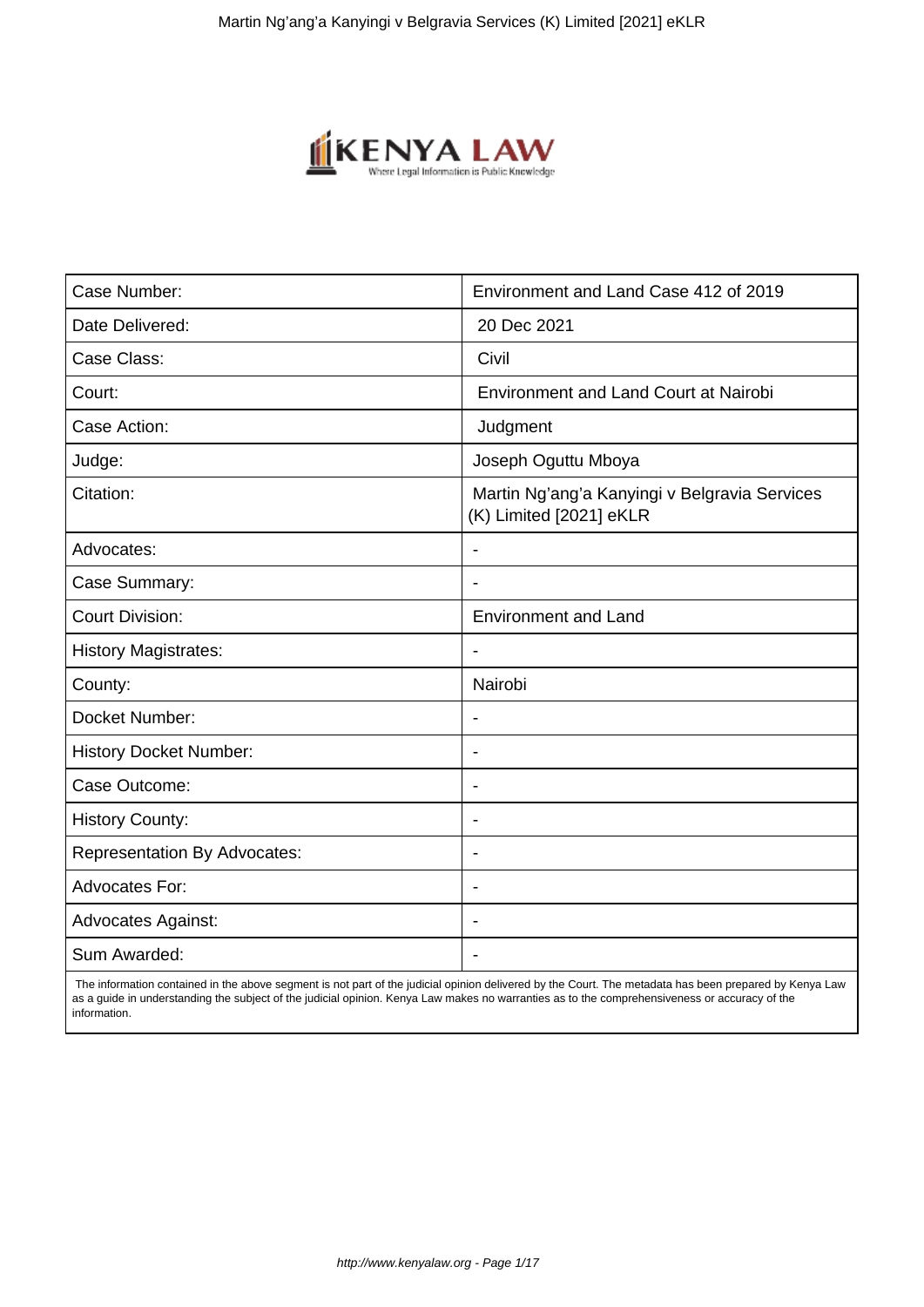## **REPUBLIC OF KENYA**

## **IN THE ENVIRONMENT AND LAND COURT AT NAIROBI**

#### **ELC NO. 412 OF 2019**

**MARTIN NG'ANG'A KANYINGI............................................................PLAINTIFF**

## **-VERSUS-**

**BELGRAVIA SERVICES (K) LIMITED.......................................DEFENDANT**

## **JUDGMENT**

## **INTRODUCTION**

1. Vide Plaint dated the  $19<sup>th</sup>$  of December 2019, the Plaintiff herein impleaded the Defendant and sought for the following Reliefs;

*i. A Declaration that the Plaintiff is in lawful occupation of the suit premises, namely, House Number 4, on L.R. NO. 192/60, as a tenant.*

*ii. An Order for permanent injunction restraining the Defendant whether by itself or its servants or agents or otherwise howsoever from evicting the Plaintiff from the suit property known as House Number 4, on L.R. NO. 192/60, Wind Ridge, Karen Nairobi or interfering with the Plaintiff's quiet enjoyment of the suit premises in any manner whatsoever.*

*iii. Kshs. 27,606,510.42*

*iv. Interest.*

*v. Costs.*

2. Upon being served with the Plaint and summons to enter appearance, the Defendant herein proceeded to and entered appearance and thereafter filed a Statement of Defence dated the  $21<sup>st</sup>$  of February 2020, albeit filed on the  $26<sup>th</sup>$  of February 2020.

3. For the avoidance of doubt, the Defendant herein controverted the claims and/or allegations contained in the body of the Plaint and same further made averments, which essentially signaled that the Plaintiff's tenancy over and in respect of the suit property was terminated vide letter dated the  $17<sup>th</sup>$  of June 2019, and that despite the lawful termination of the lease, the Plaintiff herein had continued to remain in occupation of the suit premises.

## **DIRECTIONS BY THE COURT**

4. Pursuant to and in line with the consent to proceed and/or have the matter determined on the basis of Witness statements and documents, the Court thereafter gave further directions and granted liberty to any of the parties to file and serve additional documents, where appropriate.

5. Suffice it to say, upon the foresaid directions, the Plaintiff filed Supplementary lists and Bundles of documents dated the 18<sup>th</sup> of March 2021 and  $23<sup>rd</sup>$  of June 2021, respectively.

6. On the other hand, the Defendant herein not only filed further lists and bundle of documents dated the  $30<sup>th</sup>$  of April 2021, but also filed a Supplementary witness statement dated the  $11<sup>th</sup>$  of June 2021.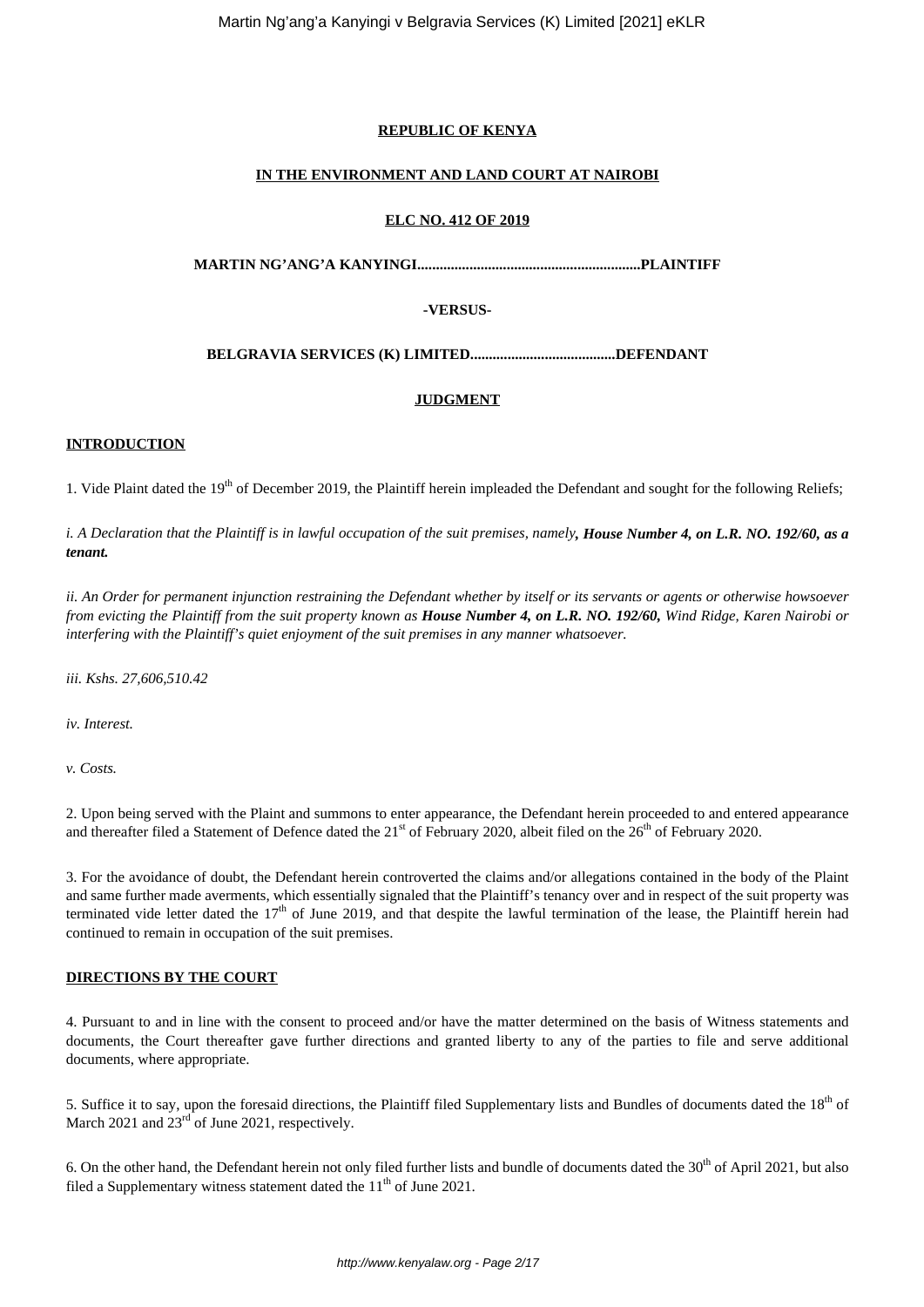7. For the avoidance of doubt, all the aforesaid documents and witness statements, which were agreed to be relied upon, by dint of the Court order made on the  $8<sup>th</sup>$  of February 2021, form part of the Court record.

## **EVIDENCE BY THE PARTIES**

## **THE PLAINTIFF'S EVIDENCE**

8. The Plaintiff herein filed and relied upon a witness statement dated the  $19<sup>th</sup>$  of December 2019 and made the following averments;

9. On or about the year 2016, the Plaintiff was looking for a house to rent and in the course of his search, the Plaintiff came across houses under the management or ownership of the Defendant on L.R. NO. 192/60, Windridge, Karen in Nairobi.

10. It was the Plaintiff's further averment that after coming across the said houses, same made inquiries from the caretaker of the premises, who thereafter informed him that House Number 5, was indeed available and could be rented to and in favor of the Plaintiff.

11. Further, the Plaintiff also averred that after some time, the caretaker of the premises alerted him that House number 5, which was hitherto available, had been taken or otherwise rented out to someone else.

12. On the other hand, the Plaintiff further stated that the same caretaker informed him that House Number 4 was available and same could be rented to the Plaintiff.

13. Pursuant to the foregoing, the Plaintiff has further stated that same therefore made arrangements with the caretaker and/or Defendant's Representatives, and therefore inspected the said House Number 4, to authenticate and/or confirm whether same was in a tenantable and/or habitable situation.

14. According to the Plaintiff, after the inspection, certain defects were noted and/or observed in the said house, and as a result of the defects, a snag list depicting the defects was prepared and agreed upon by both the Defendant's representative and the Plaintiff herein.

15. Besides, the Plaintiff avers that after the snag list was prepared, the Defendant undertook and Covenanted to carry out and conclude the repairs in terms of the snag list.

16. Be that as it may, the Plaintiff has also stated that other than the defects which were contained in the snag list agreed upon, same was also keen to carry out and/or undertake certain modifications in the said house to make the house fit his taste and own liking.

17. As a result of the intended modifications, which were clearly for the Plaintiff's own liking, the Plaintiff says that the aspects and/ or areas of concern were clearly identified and marked out.

18. Nevertheless, the Plaintiff avers that he thought that the identified areas for modification, which were to make the house to his liking, were going to be simple and normal repairs that could be carried out and/or achieved within a short period.

19. However, the Plaintiff has averred that despite the defects identified in the snag list and the other areas of modifications, the latter which were for the Plaintiff's own liking, same proceeded to and signed the lease agreement dated  $1<sup>st</sup>$  of October 2016.

20. On the other hand, the Plaintiff has contended that the Defendant's employees and/or staff delayed in making the repairs and as a result of the delay, same implored the Defendant organization to allow same to engage and use his construction company to undertake the repairs in question.

21. It is the Plaintiff's further statement that after he mentioned the issue of engaging his own company to undertake the repairs to the Defendant's representative, namely Mr. Phillipe Cauvier, same received verbal instructions to carry out and undertake repairs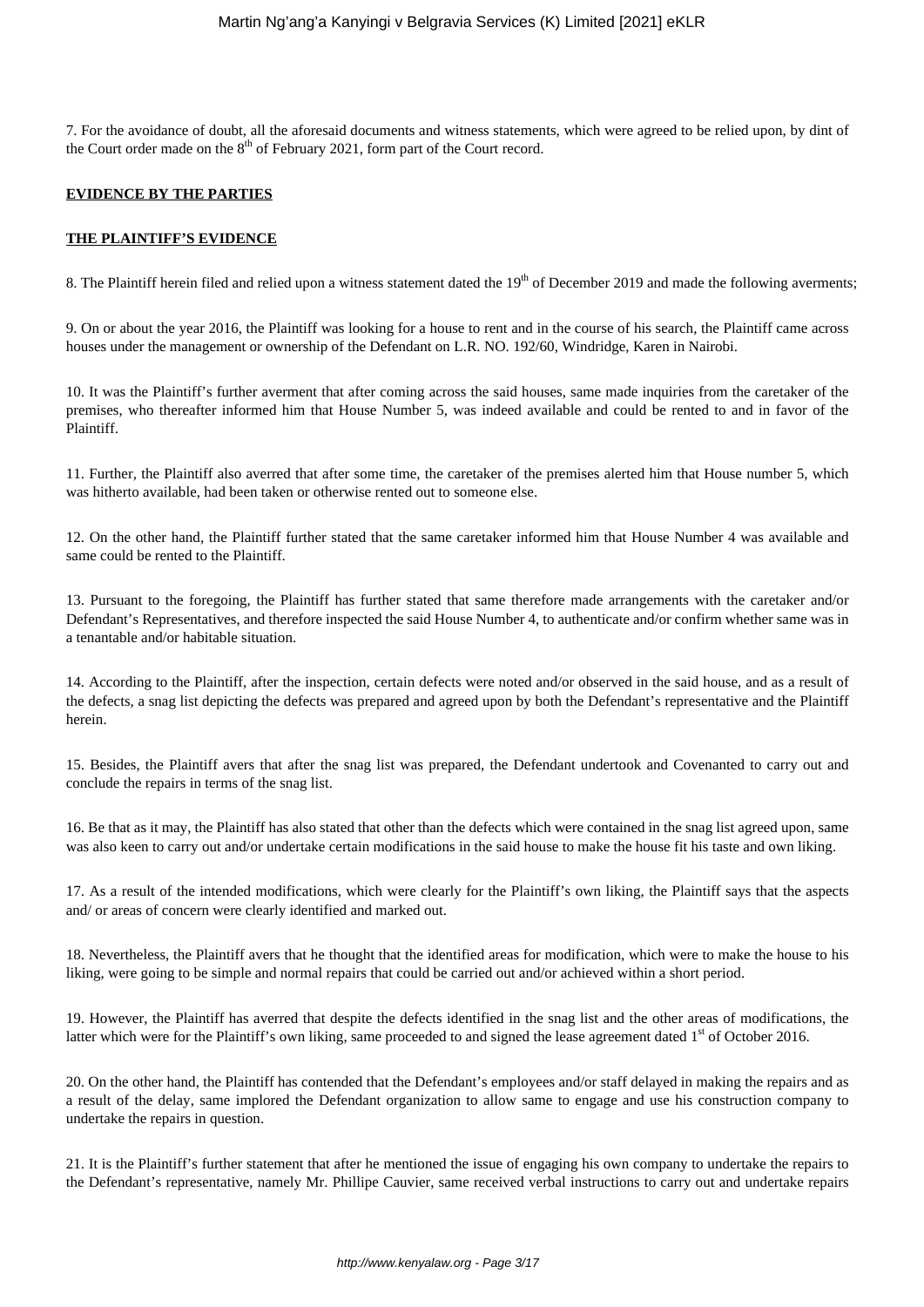and that on the  $3<sup>rd</sup>$  of October 2016, the Plaintiff commenced to carry out the repairs.

22. The Plaintiff further averred that in the course of carrying out the repairs, he informed and kept the Defendant's representatives abreast and posted of the status of the repairs/renovations and also the monies that were spent.

23. Besides, the Plaintiff herein has further averred that in the course of carrying out the repairs, he also wrote a letter to the Defendant's representative, whereby same pointed out in the same letter dated the  $3<sup>rd</sup>$  of October 2016, that the repairs which were to be undertaken were the landlord's obligation and therefore the lease should only commence when all the works were concluded.

24. The Plaintiff further averred that his letter under reference, namely the letter dated  $3<sup>rd</sup>$  of October 2016, was received by one, Asumpta, for and on behalf of the Defendant.

25. According to the Plaintiff, the letter under reference and particularly the contents thereof, was never disputed and/ or contested.

26. On the other hand, the Plaintiff has further averred that after he commenced to carry out the repairs, using his own company, same discovered that the repairs were far more serious than what was captured and agreed upon in the snag list.

27. Be that as it may, the Plaintiff has proceeded to state that in the course of carrying out the repairs, he also found out that there were serious internal defects which affected the master bedroom, and particularly, the bathtub as well as the floor of the said bathroom.

28. The Plaintiff further testifies that as a result of the nature and seriousness of the defects noted, same called and informed the Defendant's representative, Mr. Phillipe, who agreed and/or promised to send an architect, to authenticate the extent and nature of the defects, which had been discovered by the Plaintiff.

29. Nevertheless, the Plaintiff avers that the Defendant's representative, did not send the architect as promised or at all.

30. To the contrary, the Plaintiff has stated that the Defendant's representative surprised him when he was notified that the repairs he was undertaking were unlawful and in violation of the terms of the lease signed on the  $1<sup>st</sup>$  of October 2016. For clarity, the information pertaining to the impugned violation was disseminated vide the Defendant's letter dated the  $21<sup>st</sup>$  of December 2016.

31. It is the Plaintiff's further averment that upon receipt of the letter dated 21<sup>st</sup> December 2016, he responded thereto vide his letter dated 22<sup>nd</sup> December 2016, which raised various issues and that the repairs which were being complained of, were necessary because of the poor workmanship, for which the Defendant was responsible.

32. According to the Plaintiff, his letter dated  $22<sup>nd</sup>$  December 2016, was not responded to and thus the repairs continued until the year 2017, albeit with the knowledge and concurrence of the Defendant.

33. It is the Plaintiff's further position that same finally moved into and took possession of the suit premises in November 2017, which is approximately 11 months after the signing and execution of the lease agreement.

34. Be that as it may, the Plaintiff has stated that during the entire period, when same was not in occupation of the premises, same continued to and indeed paid the requisite monthly rents, as well as the security, which was demanded by the Defendants and which was in any event, a term of the lease agreement signed on the  $1<sup>st</sup>$  of October 2016.

35. It is the Plaintiff's further statement, that in his humble view the duration which was taken while carrying out the repairs, amounting to a period of 11 months was to be compensated by extension of the lease period.

36. On the other hand, the Plaintiff has also testified that on or about January 2017, a discussion and/or an arrangement arose, between himself and one of the Defendant's representatives, whereby the Plaintiff expressed his desire to purchase the suit premises and that after various negotiations, the purchase price was agreed **at Kshs. 85,000,000 only.**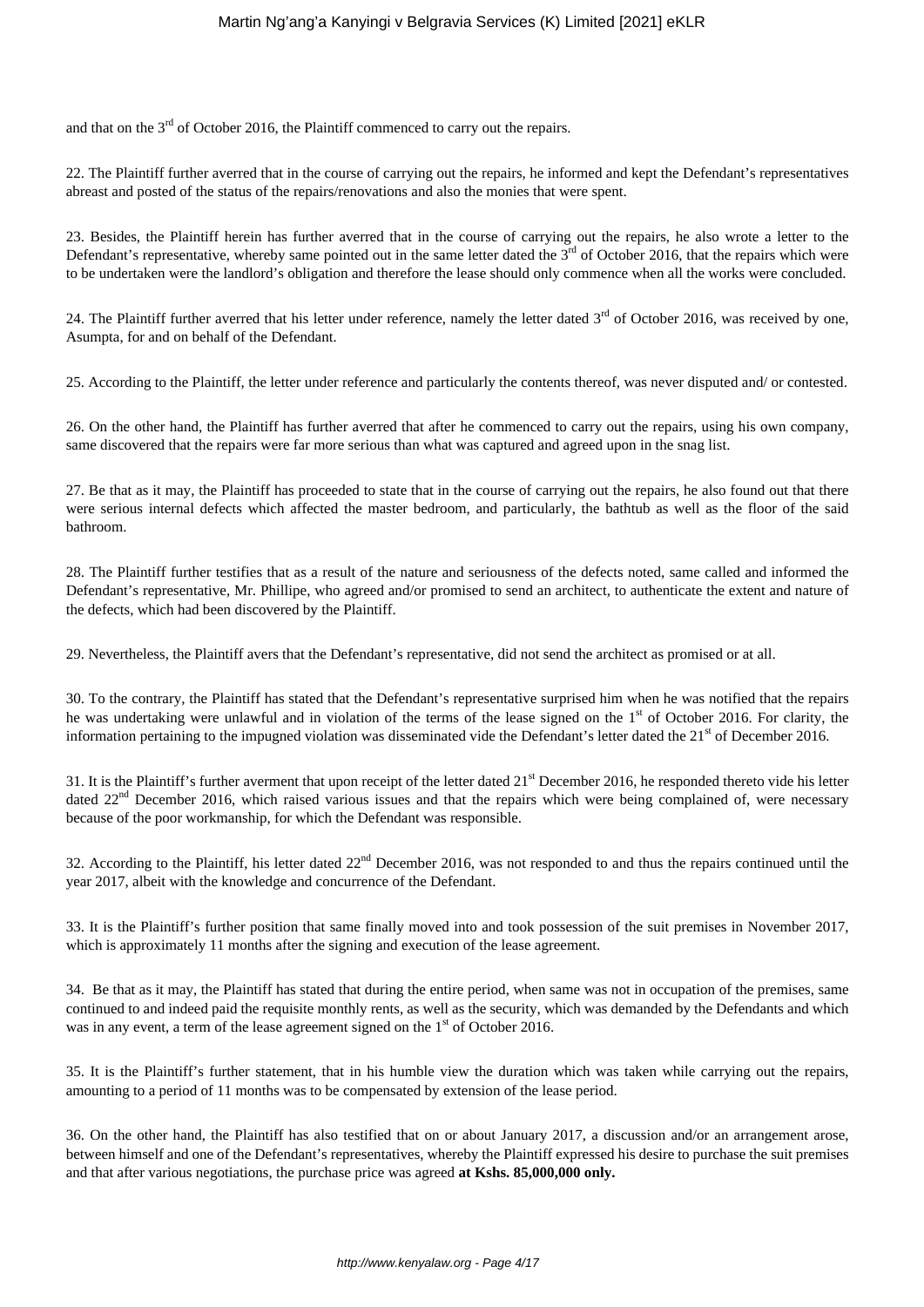37. Nevertheless, the Plaintiff has proceeded to state that the intended sale and for which an agreement was indeed prepared, fell through and/or collapsed.

38. It is the Plaintiff's further position that despite the fact that the repairs and renovations, which were carried out in respect of the suit premises, were known to the Defendant, the Defendant herein revisited the issue vide their letter dated  $17<sup>th</sup>$  day of June 2019 and indeed purported to terminate the lease between the parties.

39. It was the Plaintiff's further statement that upon receipt of the Defendant's Advocate letter dated the  $17<sup>th</sup>$  day of June 2019, expressing the Defendant's desire to terminate the tenancy, same responded to the said letter through his own advocates vide letter dated  $6<sup>th</sup>$  August 2019, whereby the Plaintiff reiterated and/or pointed out that the suit premises were not in a habitable state at the time or point of the handover.

40. Be that as it may, the Plaintiff further averred that the Defendants upon receipt of his advocate's letter dated  $6<sup>th</sup>$  August 2019, responded thereto and insisted that the tenancy relationship between the Plaintiff and the Defendant had been terminated and the terms of the letter dated  $17<sup>th</sup>$  day of June 2019, terminating the lease remained in force and was effectual.

41. Based on the flurry of correspondence exchanged between the Plaintiff and the Defendant, it is the Plaintiff's further statement that a meeting was arranged between the Plaintiff's and Defendant's representative to iron out the issues of dispute namely, the alleged violation of the lease agreement as well as costs incurred by the Plaintiff during and in the course of the various repairs to the suit premises.

42. However, the Plaintiff has further stated that the meeting, which was held by the parties, did not resolve the issue of the cost of the repairs.

43. To the contrary, the Plaintiff has averred that even though the issue of cost of the repairs had not been agreed upon, the Defendant's herein issued another termination notice vide letter dated 22<sup>nd</sup> November 2019, whereby the Defendant reiterated the previous notices and indicated that the tenancy would be terminated by the 30<sup>th</sup> November 2019 and also stated that the issues of the repairs would be treated separately from the issue of tenancy.

44. Other than the foregoing, the Plaintiff further stated that the Defendant herein further sent a letter dated 28<sup>th</sup> November 2019 through the Defendant's Advocate whereby the Defendant repeated and remained adamant that the repairs which were carried out and/or undertaken by the Plaintiff were never authorized by the Defendant and therefore the claim based on same, was unfounded.

45. Be that as it may, the Plaintiff has stated that the repairs which were carried out were with the knowledge and understanding of the Defendants and in the premises, the expenses incurred were with the Defendant's express approval.

46. In view of the foregoing, the Plaintiff has therefore laid a claim to be refunded the total monies which were spent towards the repairs in question amounting to Kshs. 22,780,715.42 Only, inclusive of the Wages, that were paid to the workers.

47. Besides, the Plaintiff has also sought for refund of Kshs. 4, 500,000, Only, which was paid to the Defendant on account of deposit and rents for the period of 13 months, being the period when the Plaintiff did not take possession of and/ or occupy the suit premises.

## **THE DEFENDANT'S EVIDENCE**

48. On her part, the Defendant herein has filed a witness statement through one of its representatives, namely Phillipe Cauvier, dated the 22<sup>nd</sup> of February 2021, which is similarly a lengthy statement.

49. Nevertheless, it is the Defendant's position that on or about June 2016, the Plaintiff herein expressed an interest in renting one of the Defendant's houses situate on L.R. NO. 192/60, known as Windridge, Karen.

50. Based on the interest of the Plaintiff to rent one of the houses under the management of the Defendant, a bundle of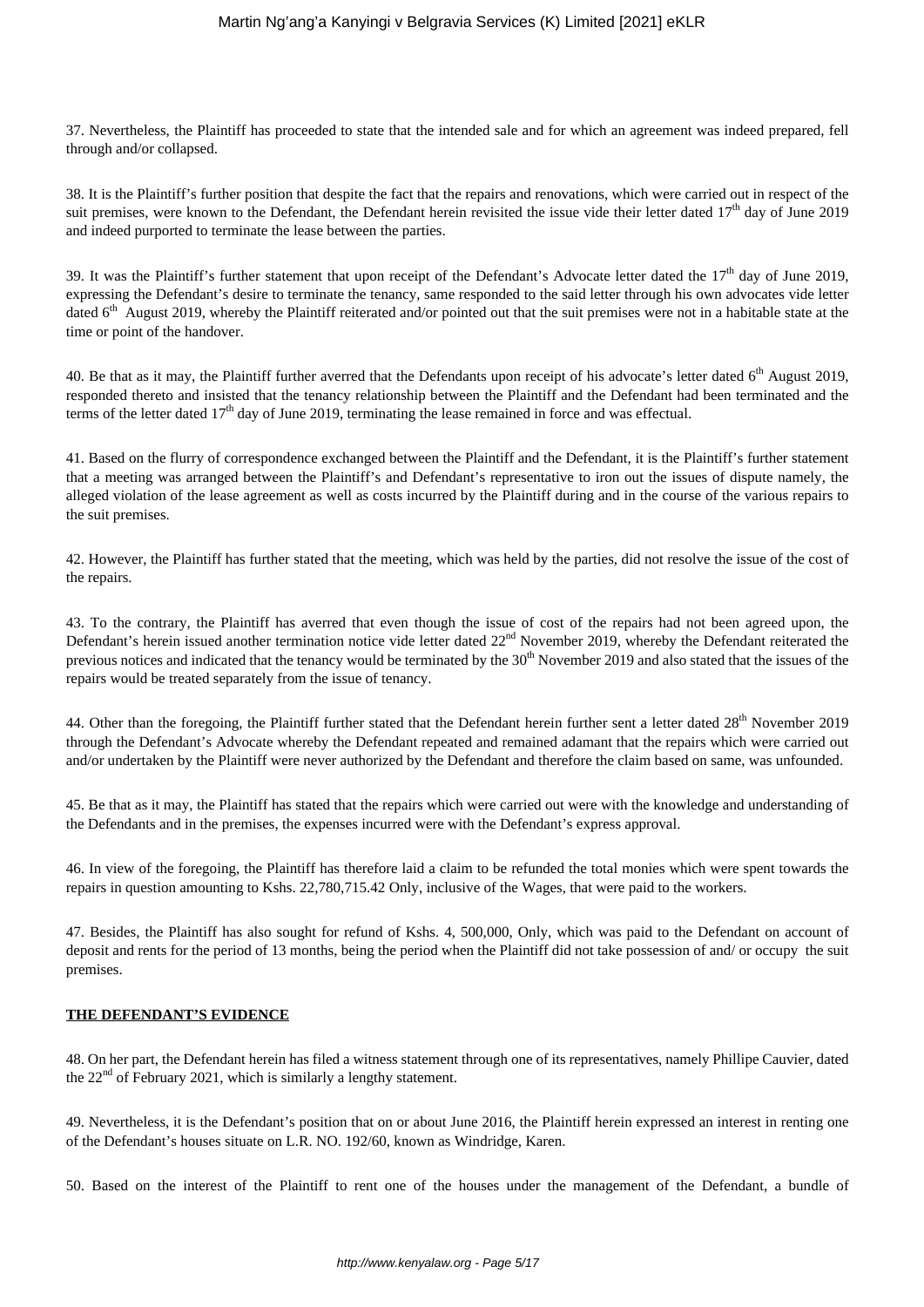correspondence were exchanged vide email, leading to a consensus that the Plaintiff would be allowed to rent House Number 4.

51. Based on the foregoing, the Defendant's witness has averred that a joint inspection was thereafter arranged and the Plaintiff was able to view and inspect the premises in question.

52. It is also the Defendant's representative's position, that during the course of the viewing/inspection, certain defects were noted in the premises and a snag list, containing the defects was thereafter prepared and signed/agreed upon by both the Plaintiff and the Defendant's representative,

53. It is the Defendant's witness further position that after preparation of the snag list, the Defendant herein proceeded to and carried out the itemized defects, which were remedied and concluded.

54. As a result of the completion of the repairs, which were pointed out and agreed upon between the Plaintiff and Defendant, the Defendant's witness further stated that a formal lease agreement was signed and executed by the parties on 1<sup>st</sup> of October 2016.

55. It is the Defendant's witness statement that as at the time of the execution of the lease agreement, on the  $1<sup>st</sup>$  of October 2016, the house was in a habitable/tenantable condition therefore the Plaintiff was at liberty to take possession albeit at his pleasure.

56. It is the Defendant's witness statement that all the repairs that fell within the mandate of the Defendant were carried out and/or undertaken to the satisfaction of the Plaintiff and it is based on the situation, that the Plaintiff agreed and indeed signed the lease agreement.

57. On the other hand, the Defendant's witness has further averred that other than the defects which were agreed on in the snag list, the Plaintiff herein also sought to carry out some modifications to the house albeit to suit his own taste and/or liking. But the witness has pointed out that those were not part of the defects captured in the snag list.

58. On the other hand, the Defendant's witness has further stated that when the Plaintiff proceeded with the various repairs, which had been pointed out by the Plaintiff to be for his own liking, the Plaintiff proceeded deep to injure the walls of the premises and as a result of the activities by the Plaintiff, the Defendant was constrained to issue a notice to the Plaintiff identifying breach and/or violation of the terms of the lease agreement.

59. It is the Defendant's witness further statement that the Plaintiff did not desist from carrying out the works in the suit premises and as a result of the reluctance by the Plaintiff to stop the offensive works, the Defendant further issued a lease violation notice on **the 21st of December 2016.**

60. Be that as it may, the Defendant's witness has further averred that somewhere in January 2017, the Plaintiff herein expressed a desire to purchase the suit premises and based on the expression of interest, discussions were held between the parties, culminating into an agreement on the purchase price. For clarity, the purchase price was agreed at the sum of Kshs. 85,000,000 Only.

61. Nevertheless, the Defendant's witness has further stated that the Sale agreement fell through and/or collapsed, because the Plaintiff was not keen to comply with the terms of the sale agreement.

62. Based on the foregoing, the Defendant's witness stated that the Plaintiff remained in occupation of the suit premises based on the Lease Agreement, which had been extended on  $1<sup>st</sup>$  of October 2018, for 2 years, and not as a purchaser or owner of the suit premises.

63. On the other hand, the Defendant's witness has pointed out that though the Plaintiff remained in occupation of the suit property as a tenant, same continued to violate the terms of the Lease Agreement and this led to the issuance of termination notices, including the notice dated the 17<sup>th</sup> day June 2019, as well as the notices dated  $22^{nd}$  August 2019 and  $22^{nd}$  November 2019, respectively.

64. It is the Defendant's witness further position that the extensive repairs and/or renovations which are being claimed by the Plaintiff herein, were outside the agreed snag list and in any event, related to Plaintiff's request to make the house befit his own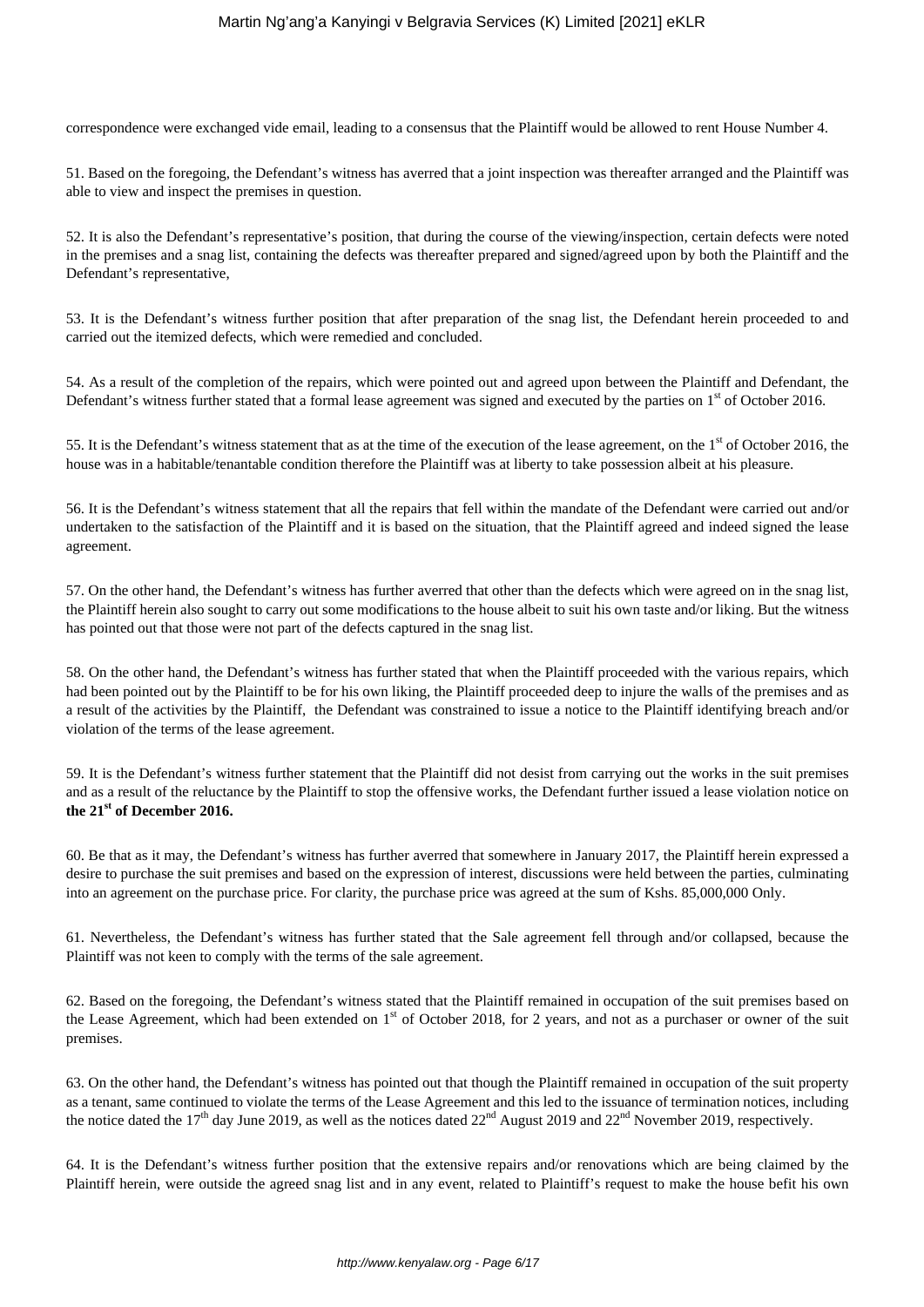liking and taste.

65. It is the Defendant's statement that the repairs in question were neither approved nor authorized by the Defendant and therefore no legitimate claim can lie against the Defendant.

66. On the other hand, the Defendant's witness has also stated that the Plaintiff herein ceased to be a lawful tenant in the suit premises effective the 30<sup>th</sup> of November 2019, when same was issued with a Notice of termination which brought the entire tenancy to an end.

67. Consequently, the Defendant's witness avers that the Plaintiff is thus a trespasser in the suit property.

68. In any event, the Defendant's witness has further stated that the suit property was indeed sold to and transferred in favor of a third party, namely Mr. John Mahinda Gaita, who became the lawful owner in respect of the suit property with effect from the 26<sup>th</sup> of November 2019.

69. Finally, the Defendant's witness has stated that the repairs which the Plaintiff is claiming refund for, were neither authorized nor approved by the Defendant and the Defendant herein is a duly incorporated company and therefore, any actions for and on behalf of the company, must be under the hand/seal of the company and not otherwise.

70. As pertains to the claim for refund of Kshs. 4,500,000 Only, representing the security deposit and rent for a duration of 13 months, being the period which the Plaintiff claims not to have been in possession of the suit premises, it is the Defendant's witness position that the claim therein is misconceived and thus not payable.

71. Based on the foregoing, the Defendant has sought that the Plaintiff's suit be dismissed with costs to the Defendant herein.

## **SUBMISSIONS**

72. After the consent entered into on the  $8<sup>th</sup>$  of February 2021, where the parties agreed to proceed on the basis of the witness statements and the bundles of documents, the parties also agreed to file and exchange written submissions.

73. Pursuant to the foregoing, the Plaintiff filed two sets of written submissions, the first one dated the 16<sup>th</sup> of April 2021 and the latter dated  $8<sup>th</sup>$  June 2021.

74. On her part, the Defendant filed her written submissions on the  $30<sup>th</sup>$  of April 2021.

75. For clarity, the submissions herein form part of the record of the Court and same shall be considered and utilized, as and where appropriate.

## **ISSUES FOR DETERMINATION**

76. Upon reviewing the totality of the pleadings filed by the parties herein, the witness statements and the bundle of documents which were agreed upon as well as the written submissions exchanged between the parties, **the following issues are germane for determination;**

## *i. Whether the Plaintiff is a lawful tenant or a trespasser in the suit premises.*

*ii. Whether the suit premises were in a tenantable state as at the*  $I^{\underline{s}}$  *of October 2016 or otherwise.* 

*iii. Whether the repairs and/or works that were undertaken and/or carried out by the Plaintiff were authorized and approved by the Defendant.*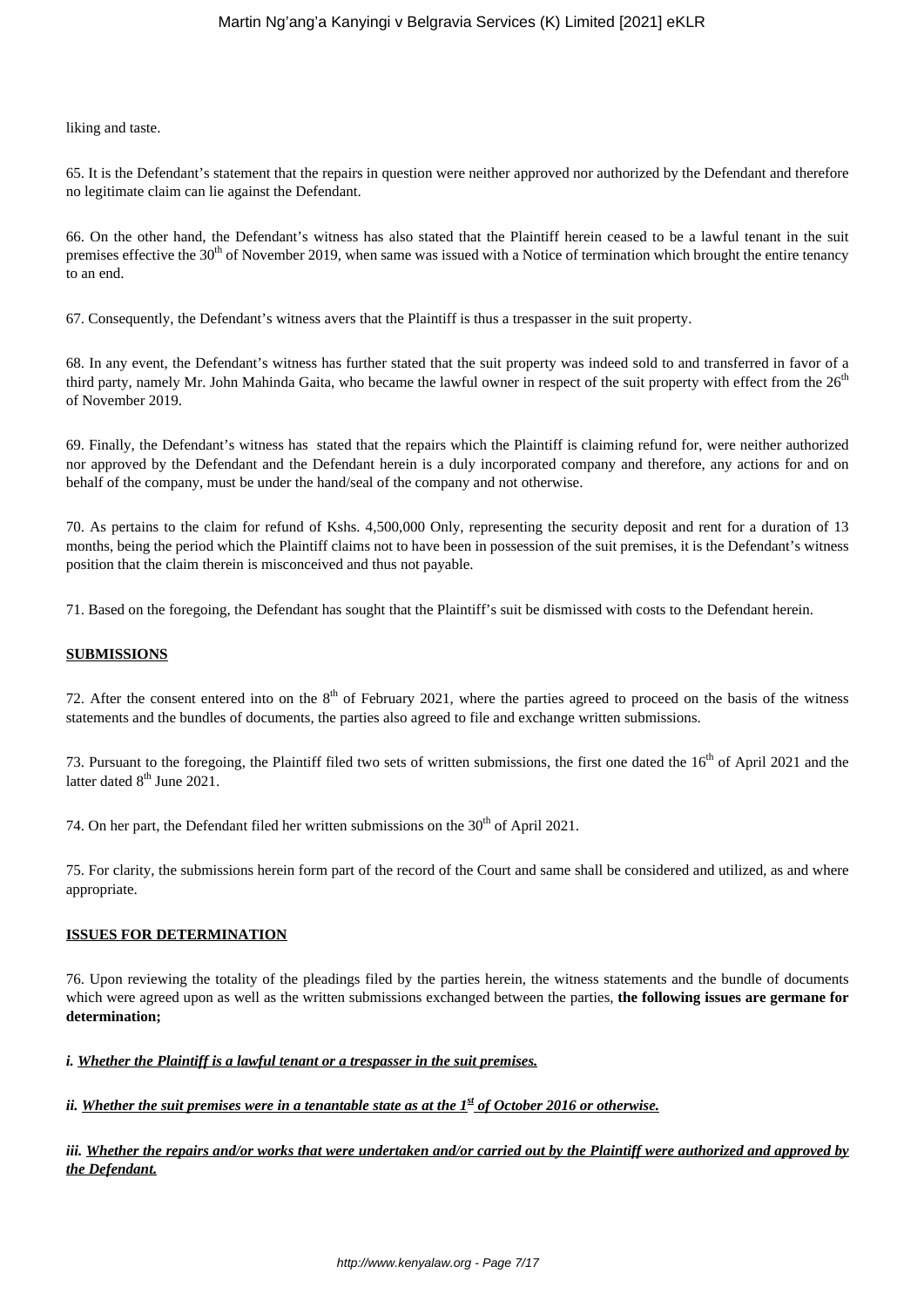## *iv. Whether the Plaintiff is entitled to the Reliefs at the foot of the Plaint.*

## **ANALYSIS AND DETERMINATION**

## **ISSUE NUMBER ONE**

## *Whether the Plaintiff is a lawful tenant or a trespasser in the suit premises.*

77. It is common ground that the Plaintiff herein was searching for a suitable house to rent and/or occupy and in the course of searching for his dream house, the Plaintiff identified House Number 4, situate on the suit property which was under the management and/or ownership of the Defendant.

78. It is also settled that having identified the suit premises, as the ideal house for his occupation, the Plaintiff reached out to and/or engaged the Defendant's representative and/or caretaker, with a view to inspecting the suit premises.

79. Upon the inspection of the suit premises, the Plaintiff was satisfied therewith, (subject to certain defects) which shall be addressed hereinafter, and which form the basis for the Second issue for determination.

80. Suffice it to say, that after the various endeavors between the Plaintiff and the Defendant, a formal Lease agreement was crafted and thereafter executed by both parties on the  $1<sup>st</sup>$  of October 2016.

81. It is also not in dispute that at the time of execution of the Lease agreement, both parties thereto read, understood or otherwise appreciated the terms and import of the Lease agreement.

82. Suffice it to say, that the relationship between the Plaintiff and Defendant was captured and/or contained in a written document, namely, the lease dated the  $1<sup>st</sup>$  of October 2016 to which either party was bound.

83. Pursuant to the lease agreement, the Defendant granted to and in favor of the Plaintiff a lease term of 2 years commencing 1<sup>st</sup> of October 2016 and terminating on even date in October 2018.

84. Nevertheless, what is important is that the initial lease dated the 1<sup>st</sup> of October 2016, and the subsequent lease which was negotiated and entered into on the 1<sup>st</sup> of October 2018, contained clauses for termination of the Lease, in the event of breach and/or violation of the terms and conditions of the lease agreement.

85. According to the Defendant herein, the Plaintiff was in breach of various clauses of the Lease agreement and as a result of the breach, the Defendant issued and served three sets of termination notices, which were duly received and acknowledged by the Plaintiff.

86. For clarity, the termination notices were issued as hereunder;

# *i. Letter dated 17th June 2019.*

- *ii. Letter dated 20th August 2019.*
- *iii. Letter dated 22nd August 2019.*
- *iv. Letter dated 22nd November 2019.*
- *v. Letter dated 28th November 2019.*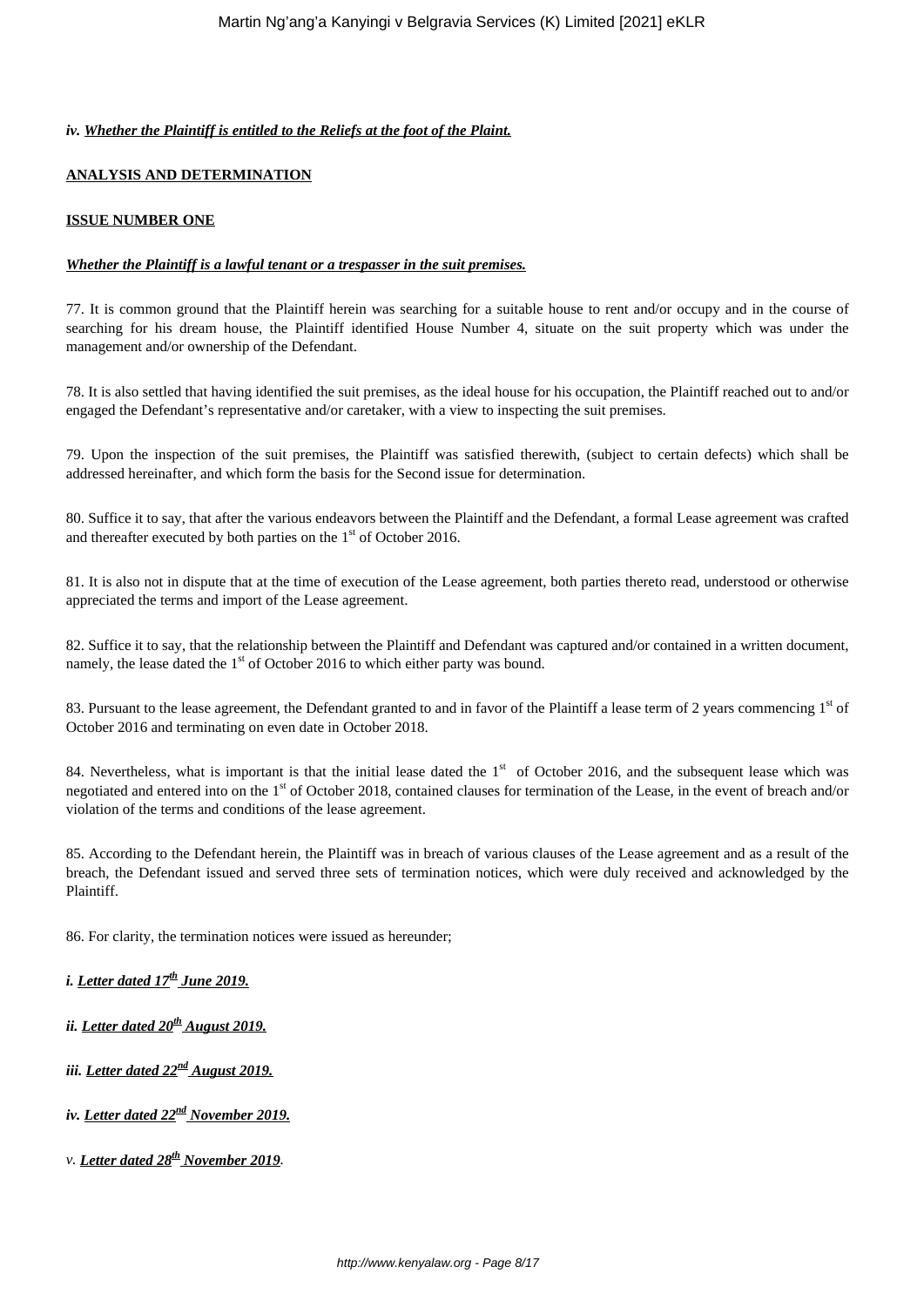87. It is important to note that all the foregoing letters were received and acknowledged by the Plaintiff, and same were indeed responded to as hereunder;

*i. Letter dated 6th of August 2019.*

*ii. Letter dated 23rd August 2019.*

*iii. Letter dated 227th August 2019.*

*iv. Letter dated 18th November 2019*

## *v. Letter dated 26th November 2019.*

88. Suffice it to say, that the termination letters which were issued by and on behalf of the Defendant, were premised and/or founded on the breach of the terms of the lease agreement and indeed same, identified the offensive works by the Plaintiff as the basis of the violations complained of.

89. It is conceded that the Plaintiff herein upon receipt of the termination letters, wrote back and answered the contents of same.

90. Nevertheless, the question that needs to be addressed is whether the terms of the Lease Agreement that were signed and executed between the parties provided a clause for the letters by the Plaintiff herein and whether the response by the Plaintiff would be deemed to neutralize and/ or negate the termination notices.

91. In my humble view, the breaches that were pointed out in the termination notices, could only be remedied by rectification and thereafter execution of an addendum, to confirm rectification and rescission of the termination notice. This was not done.

92. On the other hand, the termination notices which were issued by the Defendant and which were geared towards terminating the tenancy, have also not been challenged, impeached and/ or impugned. For clarity, neither of the said notices is the subject of the instant suit.

93. Owing to the foregoing, it is therefore my finding and holding that the validity, legality and effectiveness of the notices to terminate the Plaintiff's tenancy have not been questioned, challenged and/ or impugned, or at all.

94. In the premises, it is convenient to assume that having not been challenged, the Plaintiff herein impliedly agreed to and/or concedes to the effectual termination of his tenancy in the suit premises.

95. Notwithstanding the foregoing, it is my observation that a termination notice, which is issued in accordance with the contractual document, in this case the Lease Agreement, takes effect unless same has been rescinded by the Issuer, in this case, the Defendant and/or challenged before court of law.

96. Consequently, and premised on the foregoing, the Plaintiff herein ceased to be a lawful tenant in the suit premises effectively from the  $30<sup>th</sup>$  of November 2019, in terms with the termination notice issued on the  $22<sup>nd</sup>$  day of November 2019, which merely reiterated the previous termination notices issued, namely, the one dated the  $17<sup>th</sup>$  day of June, 2019.

97. Assuming that I am wrong in the foregoing observation, (*which I believe not*), there is also evidence that the suit property was indeed sold to one Mr. John Mahinda Gita, who thereby became the registered owner of the suit property by virtue of the lease executed on the same 26<sup>th</sup> November 2019 and which was produced before the court as an exhibit, at pages 206-239 of the Defendant's bundle of Documents.

98. In so far as the suit premises have since been sold and transferred in favor of a  $3<sup>rd</sup>$  party, who now holds the title to and in respect thereof, is not possible to sanction the Plaintiff's claim to be a lawful tenant in the suit premises, as against the Defendant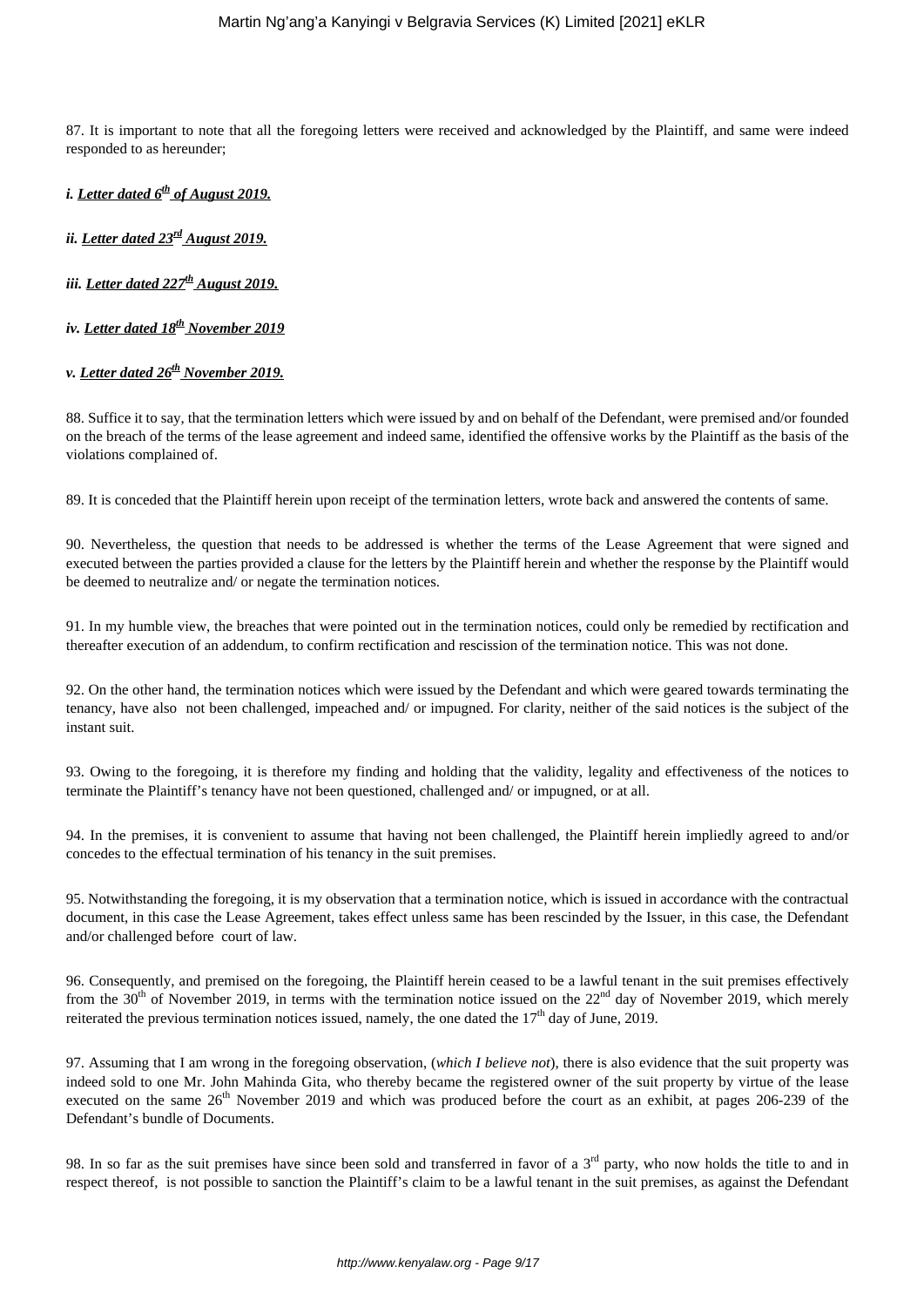herein, who has since passed over Ownership of the premises.

99. Suffice it to say, that the Plaintiff herein did not contest the fact that the suit property was indeed sold and transferred in favor of one John Mahinda, who is therefore the effective owner and/ or Proprietor thereof.

100. Besides, I have also not come across any document and/or averment that the Plaintiff herein has entered into and/or executed any Lease agreement with the current registered owner of the suit premises to warrant a claim for being a Lawful tenant in the suit premises.

101. Based on the foregoing, I find and hold that the Plaintiff is not lawfully in occupation of the suit premises as a tenant or at all. Consequently, and in this regard, I decline to make a declaration in the manner sought in the Plaint.

#### **ISSUE NUMBER TWO**

#### *<u>Whether the suit premises were in a tenantable state as at the 1<sup>st</sup> of October 2016 or otherwise.*</u>

102. After the Plaintiff herein identified the suit premises as the ideal house for purposes of his renting and after engaging the caretaker of the suit premises, the two sides agreed to and indeed carried out a joint inspection of the suit premises.

103. It is also common ground that after the joint inspection was carried out, the parties prepared a snag list which contained the details of the defects that were noted and agreed upon, and the details of the defects which were identified and agreed upon are contained vide the email correspondence, exchanged between the Plaintiff and the Defendant's Representatives at pages 27-31 of the Plaintiff's own bundle.

104. Suffice it to say, that the Defendant herein proceeded to and undertook the repairs in terms of what was agreed upon and contained in the snag list. Essentially, that is the import of the email correspondence and exchange between the Plaintiff and Defendant Representative at the foot of pages 27-31 of the Plaintiff's bundle.

105. On the other hand, it is important to note that after the issue of the snag list had been addressed or better still, ceased to be an issue of concern, the Plaintiff herein by himself and out of his own volition, indicated that there were some other repairs and/or modifications, outside the snag list but which were meant to suit the Plaintiff's own taste, life and/or lifestyle.

106. For clarity, see the Plaintiff's own statement at Paragraph 9 where the Plaintiff states as hereunder;

## *"…………...there were some modifications that I wanted to make to the house for my own liking. These were clearly identified and marked out."*

107. From the foregoing statement, it is evident that there were other defects that were noted and captured in the snag list, which were to be done and were indeed done by the Defendant as the landlord.

108. On the other hand, it is also important to note that after the exchange of the email correspondence between the Plaintiff and Defendant's representative, which have been alluded to in the preceding paragraph, the issue of the repairs was terminated and ceased to be an agenda and parties thereafter moved to preparation of the lease agreement.

109. Similarly, vide the email correspondence, the Plaintiff herein thereafter requested for the Lease document, which was sent and/or dispatched unto him, and after he read through same, the Plaintiff expressed satisfaction with the terms and the conditions therein.

110. In fact, the only other comment the Plaintiff had, was that in lieu of 2-year lease, he proposed that same be made a 3-year lease and implored the Defendant to adjust the duration of the lease.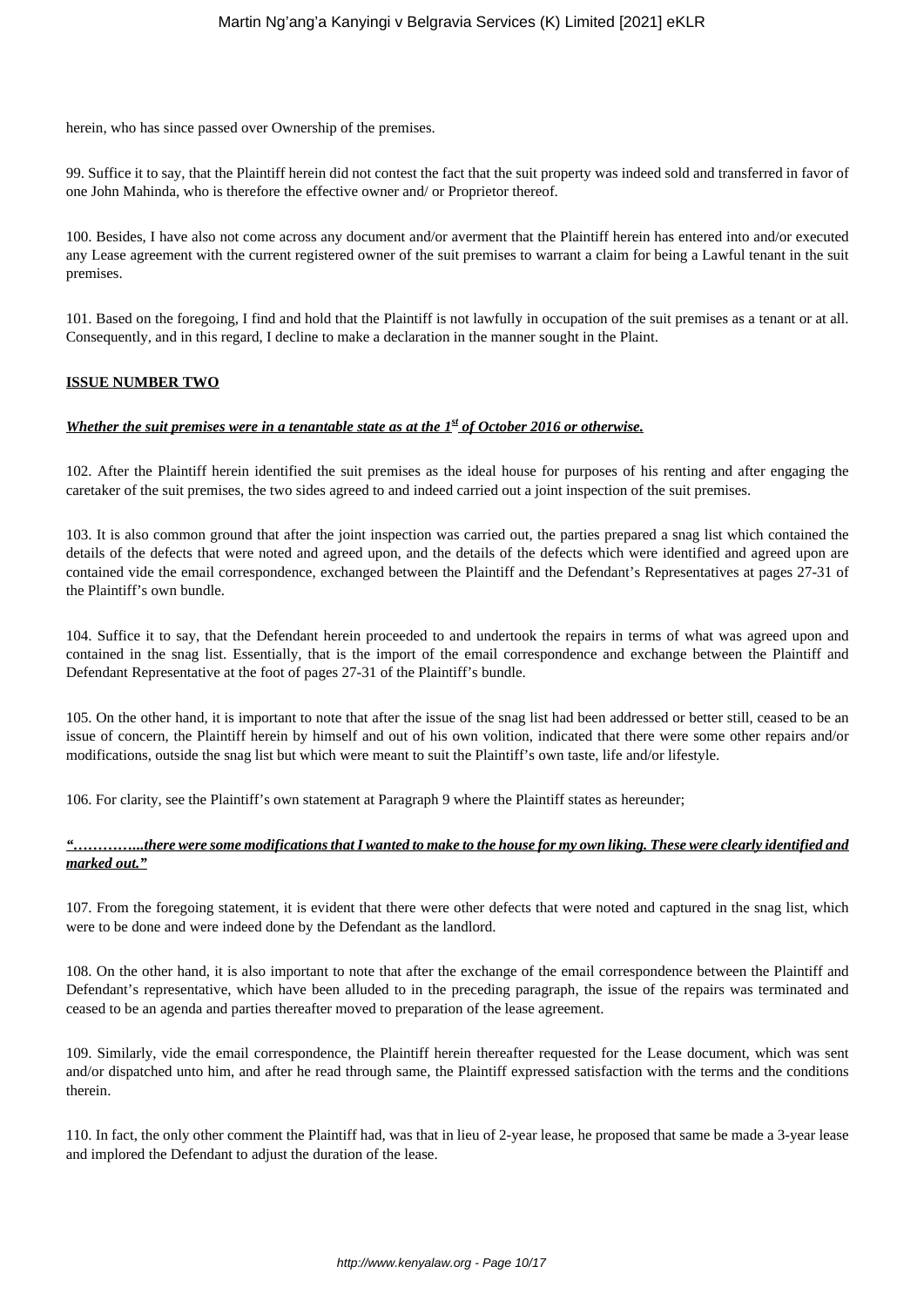111. Nevertheless, the Defendant's representative wrote back to the Plaintiff on the issue of duration of the lease and confirmed that the Defendant's leases are circumscribed to 2 years and that when the time lapses, the Defendant would be amenable to renewal/extension. *(See pages 32-34 of Plaintiff's own bundle).*

112. Based on the exchange, which now concerned the duration of the lease as opposed to repairs and upon being convinced on the duration of the lease, the Plaintiff remarked as hereunder;

*"I have gone through the list and I would like to request we do a 3-year lease as we had agreed earlier. The rest is okay with me, and if this is agreeable by all parties, you can let me know when the document is ready for signing. Please note we are short of time."*

## *Kind Regards,*

*Martin.*

113. From the foregoing, it is evident that the Plaintiff was satisfied with the terms of the intended lease save for the duration and indeed asked for the final copy for his execution and signing.

114. Certainly, a final copy of the lease document was indeed generated and same was thereafter shared with the Plaintiff herein, who proceeded to and executed the lease agreement without any reservation or at all.

115. Having duly executed the lease agreement dated the  $1<sup>st</sup>$  of October 2016, the Plaintiff is taken to have confirmed that the defects, which were in the suit premises and which was being rented out to and in favor of the Plaintiff had been attended to and same was therefore in a tenantable status, and the execution thereof could only confirm as much, no less no more. *See clause 12(k) of the agreement.*

116. In any event, once parties to a contract execute the contract, it is taken that same are bound by the said contract and that whenever a dispute does arise, the dispute can only be resolved by interpreting the contract document, relying on and/or utilizing the statutory canons for interpreting a written contract, deed and/or document.

117. In support of the foregoing observation, I can do no better than to quote the holding of the Court of Appeal in the case of **The Speaker, Kisii County Assembly & Others vs James Omariba Nyaoga [2015] Eklr** where the Court observed as hereunder;

*"The 1st appellant's attempt to vary the terms of the letters of appointment, in our view, offends the provisions of Sections 97 and 98 of the Evidence Act, Chapter 80 Laws of Kenya, which attempt we must reject. . This is not the first time we are doing so. In the case of John Onyancha Zurwe v Oreti Atinda alias Olethi Atinda [Kisumu Civil Appeal No. 217 of 2003] (UR), we cited, with approval, Halsbury's Laws of England 4th Edition vol. 12, on interpretation of deeds and non-Testamentary Instruments paragragh,1478 as follows:-*

## *'' Extrinsic evidence generally excluded:*

*Where the intention of parties has been reduced to writing it is in general not permissible to adduce extrinsic evidence whether oral or contained in writing such as instructions ,drafts, articles, conditions of sale or preliminary agreements either to show that intention or to contradict, vary or add to the terms of the document.*

*Extrinsic evidence cannot be received in order to prove the object with which a document was executed or that the intention of the parties was other than that appearing on the face of the document."*

118. In my humble view, having executed the lease agreement, the Plaintiff herein cannot *ex post facto*, now be heard to contend that the suit premises were not tenantable and/or inhabitable at the point in time, when same executed the contract and duly accepted that the premises were consumable.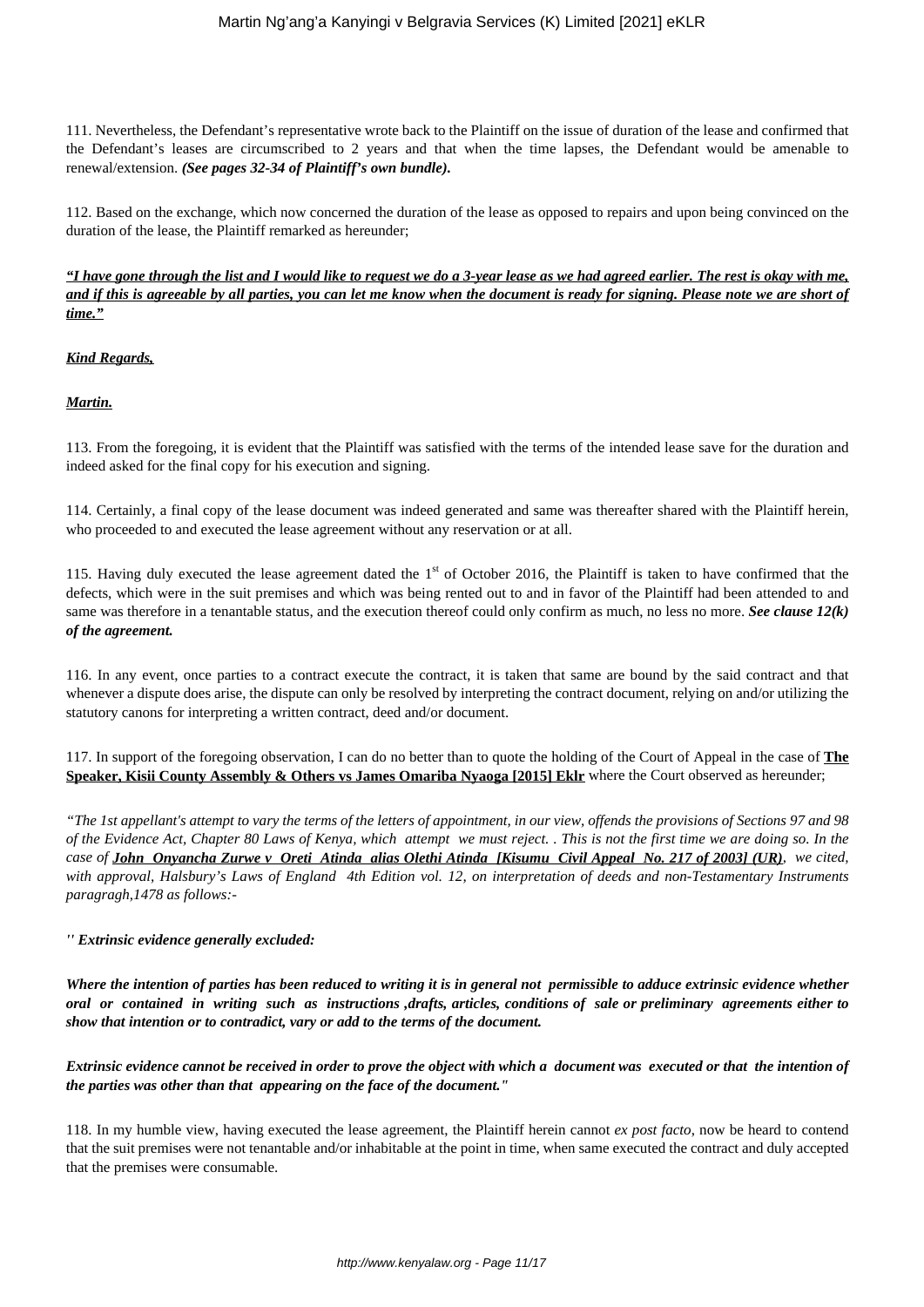119. To accept the contention and/or position by the Plaintiff herein as captured by the unilateral letters propagated by the Plaintiff, would be tantamount to allowing the Plaintiff to alter the terms of the lease agreement, albeit through the backdoor.

120. **To my mind, the law frowns upon such conduct and I am not on my own, prepared to commit a travesty to justice. Consequently, I find and hold that the suit premises, were in a tenantable state, when the Lease Agreement was executed and that much, is attested to by Clause 12k, thereof.**

#### **ISSUE NUMBER THREE**

#### *Whether the repairs and/or works that were undertaken and/or carried out by the Plaintiff were authorized and approved by the Defendant.*

121. Prior to the execution of the lease agreement, the parties herein conducted a joint inspection pertaining to and/or concerning the suit premises, which was the basis of the intended tenancy between the parties.

122. Subsequently, a snag list, containing all the identified defects, was agreed upon and the Defendant was thereafter mandated to undertake the repairs beforehand.

123. It is important to note and recall that the repairs which were contained in the snag list were to be carried out and were indeed carried out by the Defendant and none was delegated to the Plaintiff or at all.

124. Thereafter, the parties executed the lease agreement dated  $1<sup>st</sup>$  of October 2016 which defined the clauses governing the lease, and in particular clause  $10<sub>(g)</sub>$  provides as hereunder;

*"Not to make nor permit to be made alterations in or addition to the said premises nor to erect any fixtures therein nor drive any nails, screws, bolts or wedges in the floors, walls or ceilings thereof without the consent in writing of the landlord first obtained and on termination of the tenancy, to make good the removal of any such nails, screws, bolts or wedges."*

125. The foregoing clause barred and/or otherwise forbade the Plaintiff, as the tenant, from carrying out and undertaking any alterations and/or adjustments to the suit premises or at all.

126. To my mind, the Plaintiff could however carry out and/or undertake any adjustments, alterations or additions to the suit premises albeit with the consent, permission, authority or sanction of the Defendant, provided that such sanction is reduced into writing and signed by the parties chargeable thereto with the document.

127. On the other hand, the Plaintiff herein was also at liberty to enter into and sign an addendum with the Defendant whereby certain repairs, additions or adjustments would be allowed and such a document would become an addendum to the lease agreement.

128. In respect of the subject matter, there is no further agreement, document and/or addendum to the lease agreement which varied and/or superseded the contents of clause 10 (g) of the Lease agreement and which therefore would have allowed the Plaintiff to do the impugned adjustments.

129. In support of the foregoing holding, I restate and adopt the observation by the Court of Appeal in the case of **National Bank of Kenya Ltd vs Pipeplastic Samkolit Ltd & Another [2001] eKLR** where the Court observed as hereunder;

*"As was stated by Shah JA in the case of Fina Bank Limited vs Spares & Industries Limited (Civil Appeal No 51 of 2000) (unreported):*

*"It is clear beyond peradventure that save for those special cases where equity might be prepared to relieve a party from a bad bargain, it is ordinarily no part of equity's function to allow a party to escape from a bad bargain".*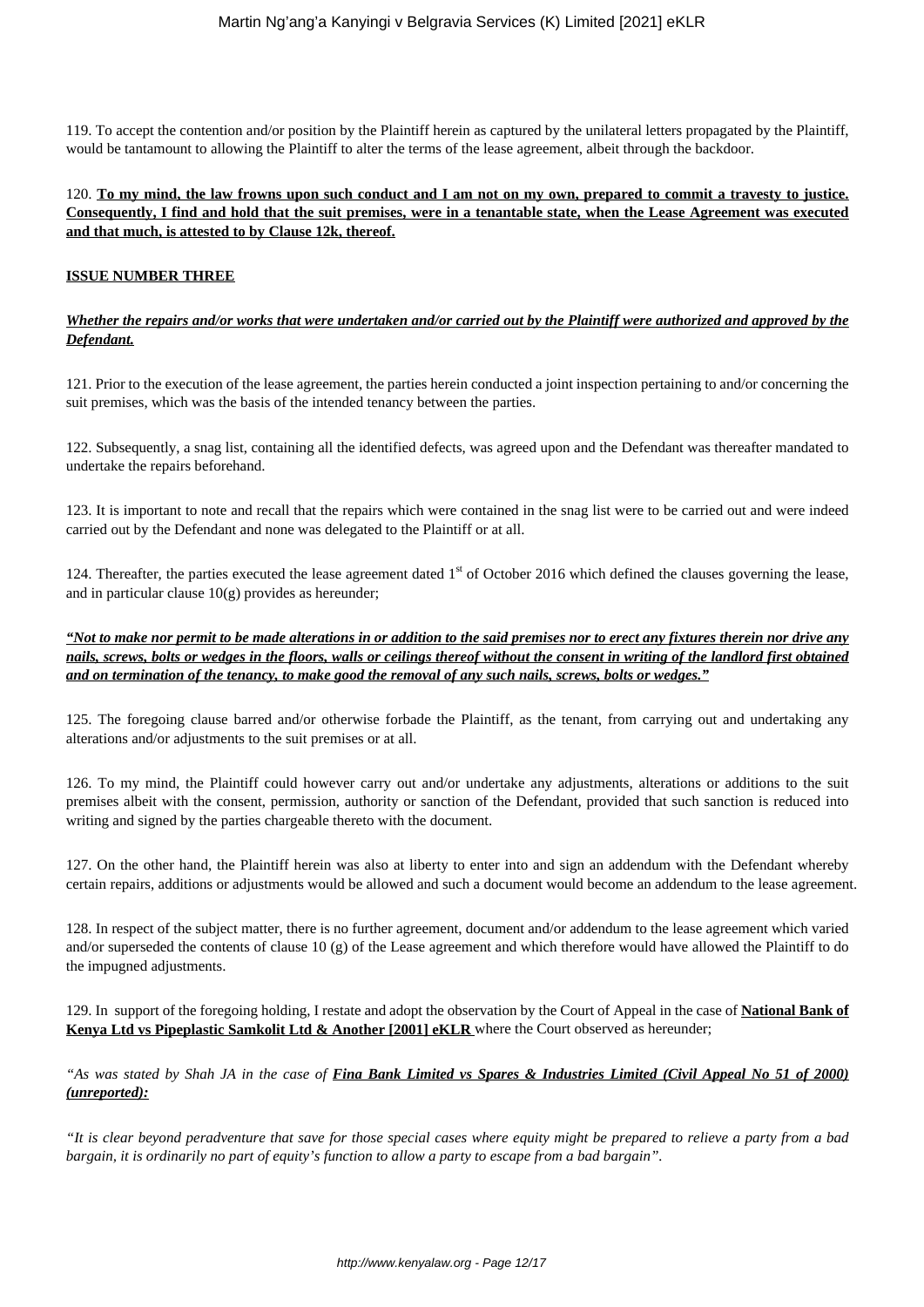130. As far as alterations, adjustments and/or additions to thee suit premises were concerned, the Plaintiff herein was bound by the terms of the lease agreement. Consequently, the Plaintiff could not carry out any such alterations, unless same procured and/or obtained the requisite approval in writing.

131. On the other hand, the Plaintiff has also contended that the alterations to the suit premises, were carried out with the approval of the Defendant.

132. Having made the foregoing assertion, the Plaintiff was thereby obliged to tender evidence of such approval, which in any event, could only be in writing and dully signed by the Defendant or his authorized agents.

133. At any rate, it is important to note that the Defendant being a limited liability company, same can only act or authorize instructions in writing and not otherwise. Perhaps, I need to add that the Defendant, as a company has no mouth to verbalize any instructions or acceptance.

*134.* In short, the burden of proving that any approvals were issued for purposes or undertaking the alterations or adjustments, laid on the Plaintiff and not otherwise. *(See Sections 107 and 108 of the Evidence Act, Chapter 80, Laws of Kenya.)*

135. On the other hand, it is also important to take cognizance of the decision in the case of **Daniel Toroitich Arap Moi vs Mwangi Stephen Muriithi [2014] eKLR** where the Court stated as hereunder;

*"On perusing the judgment and hearing Mr. Mwangi, what comes through clearly and was repeated several times over, was the position that since the appellant did not deny the facts stated in the affidavits of the 1st respondent then he was deemed to have admitted those facts. With respect, that was entirely a wrong approach to this case and the entire practice of civil litigation.*

*. Whether or not the appellant had not denied the facts by affidavit or defence , when the 1st respondent came to court, he was bound by law and practice to lay the evidence to support existence of the facts he pleaded. That is what we understand Section 108 of the Evidence Act to be demanding of a party like the 1st respondent that:*

## *"The burden of proof in a suit or proceedings lies on that person who would fail if no evidence at all were given on either side."*

136. The Plaintiff herein on whom the burden of proof laid, did not avail the requisite approval and in this regard, my answer to whether any approval was given is in the negative.

137. Notwithstanding the foregoing, it is also important to observe that the massive adjustments or works that were carried out by the Plaintiff in the premises, without approval of the Defendant, were the basis of the various notices which were issued to and against the Plaintiff, details which were enumerated while discussing issue number one herein before.

138. In any event, the impugned works which were carried out by the Plaintiff herein were also the base of the Defendant's letter issued on the  $26<sup>th</sup>$  of December 2016, whereby the Defendant indicated that the activities which were being undertaken by the Plaintiff were neither authorized nor sanctioned by the Defendant herein.

*139.* On the other hand, the Defendant also pointed out to the Plaintiff that the offensive works had also not received approval from the Nairobi City County Government, in compliance with the provisions of the *Physical Planning Act, now repealed and replaced by Physical and Land Use Act 2019.*

140. Suffice it to say, that the lease violation notice dated 21<sup>st</sup> December 2016, was duly received by the Plaintiff and was responded to by the Plaintiff's own letter dated  $22<sup>nd</sup>$  December 2016 at pages 57 and 58 of the Plaintiff's bundle. However, the major point is that the said lease violation notice was neither withdrawn nor rescinded.

141. If anything, the lease violation notice dated 21<sup>st</sup> December 2016, has also not been challenged or impugned by any court proceedings, let alone the subject proceedings.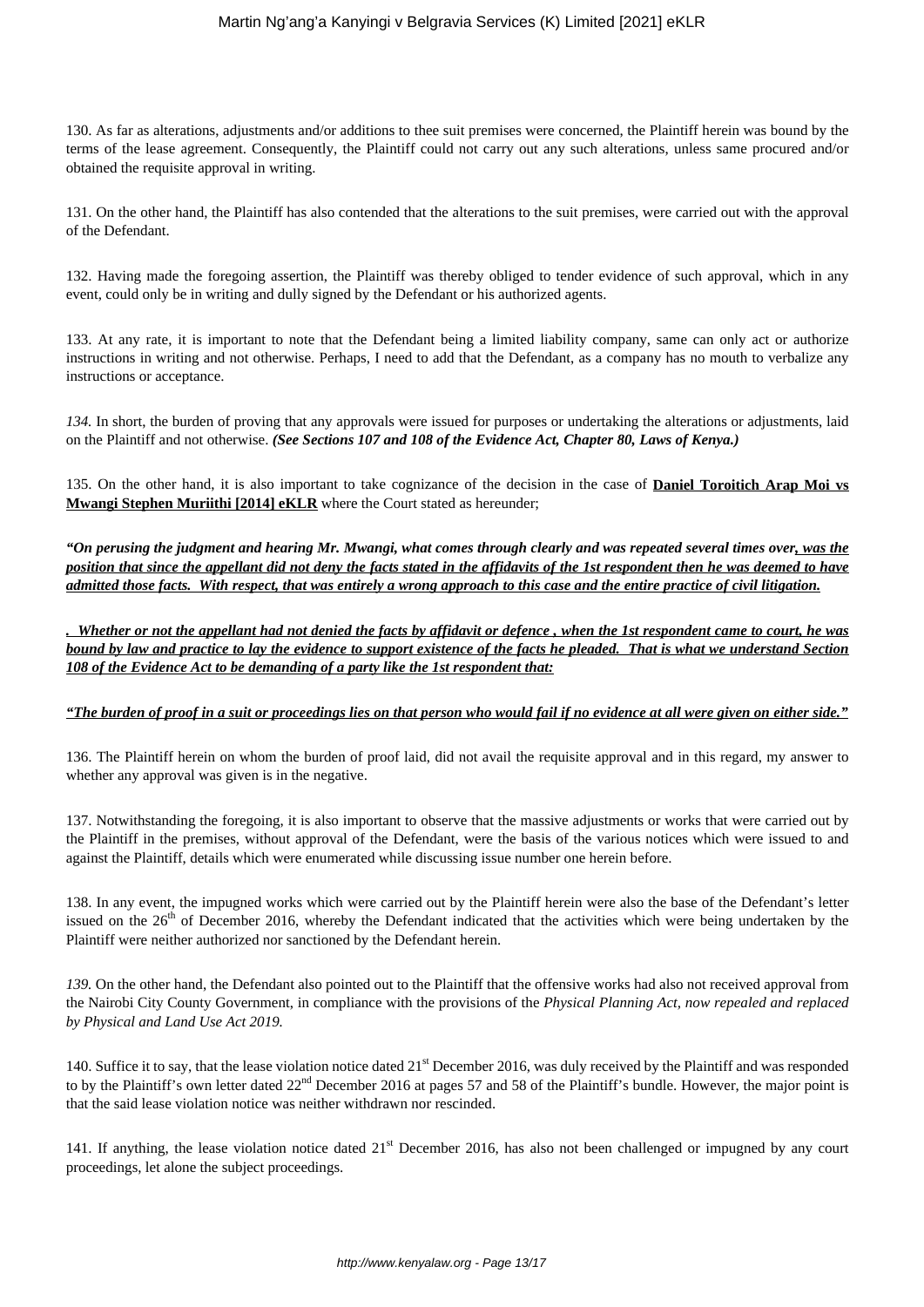142. Based on the foregoing, it is difficult to understand the foundation and/or premise upon which the Plaintiff can bravely contend that his activities were duly approved and/or sanctioned by the Defendant.

143. Unfortunately for me, I have rumbled through the Documents running up to 211 pages, as well as the subsequent Supplementary bundles by the Plaintiff, but I have found none. Perhaps if any existed, it was withheld from the court.

## **ISSUE NUMBER FOUR**

#### *Whether the Plaintiff is entitled to the Reliefs at the foot of the Plaint.*

*144.* The Plaintiff herein has sought for a declaration that same is lawfully in occupation of the suit premises as a tenant. However, the same Plaintiff is the one who has availed to court various copies of the termination notices including, but not limited to the letters *dated 17th June 2019, 20th August 2019, 22nd August 2019t, 22nd November 2019, 28th November 2019 as well as 10th December 2019. See pages 101, 103, 105, 111, 113 and 115 of the Plaintiff's own bundle.*

145. In the premises, the prayer for the declaration sought, is certainly made in vacuum.

146. On the other hand, the Plaintiff has also sought for an order of permanent injunction to issue against the Defendant herein from interfering with the Plaintiff's occupation, possession and use of the suit premises.

147. Assuming that at the time the suit was filed, the Defendant was still the registered owner of the suit premises, can a tenant whose tenancy has been terminated in accordance with the lease agreement, accrue and/or attract an order of permanent injunction against the registered owner of the property"

148. To my mind, the issuance of such an order would amount to an absurdity. In this regard, I would not be disposed to grant such an order.

149. Nevertheless, it would take proof of a very special and peculiar circumstance to warrant an order of permanent injunction, to issue against the registered owner of the suit premises either at the instance of a defaulting tenant or a trespasser. However, none has been proven in respect of the subject matter.

150. For this bold proposition, I take refuge in the decision in the case of **Nguruman Ltd vs Jan Bonde Nielsen & 2 others [2014] eKLR**, where the Honorable Court observed as hereunder;

*"It must also be remembered that it is a serious thing to restrain a registered proprietor of a property over what is undeniably his unless there are justifiable grounds to do so. The 1st respondent's 50% claim of shares in the appellant company, the resources he used for architectural design, to construct the camp, the airstrip, to grade the road network, US \$ 1,917,333 alleged advanced to the 2nd and 3rd respondents, and US \$ 14 million allegedly used in the management and development of the camp, are all matters that can be resolved by arithmetical calculation and a refund made, if proved at the trial."*

151. Other than the foregoing, the Plaintiff has also sought payment of Kshs. 27,606,51-.42 Only, comprised of 22,780,715.42 only being cost of the repairs, Kshs. 325,750 Only, being wages and Kshs. 4,500,000 Only, being security deposit and rents for 13 months during which the Plaintiff was not in occupation of the suit premises.

152. To start with, the document upon which the claim for Kshs. 22,780,715.42 Only, is founded is contained on the letterhead of M/s Misot Africa Ltd, at Page 017 of the list of Documents dated  $19<sup>th</sup>$  December 2019.

153. Having looked at the said document, it is worthy to point out that same is neither signed nor authenticated by the originator. Consequently,it is difficult to understand when or by whom it was generated.

154. Besides, it is important to note that the letterhead thereof speaks to a limited liability company, namely, *M/s Misot Africa Ltd*,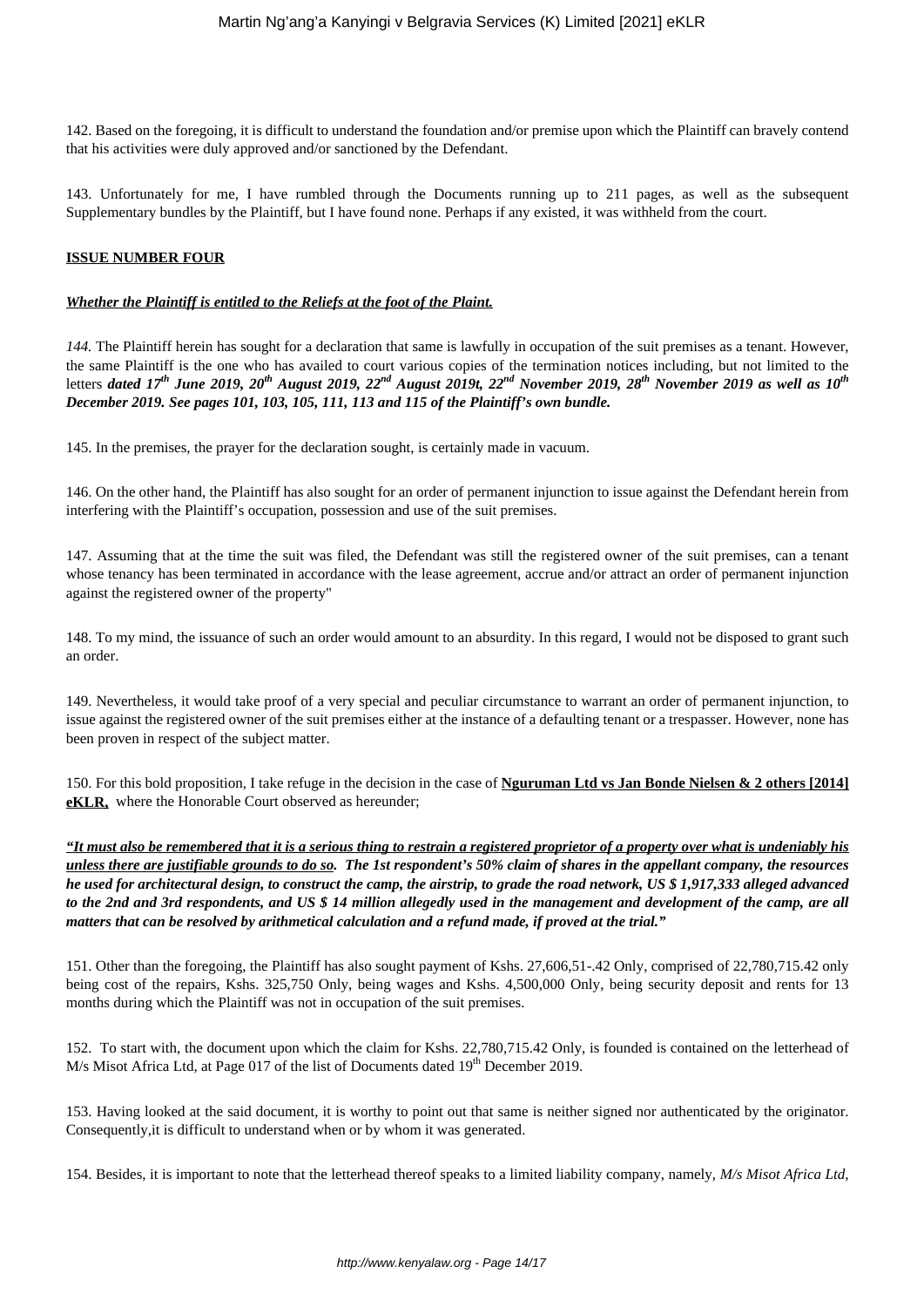who is alleged to have incurred the expenses even though, same is neither executed by anyone.

155. However, the point that I wish to make is that the person alleged to have incurred the said expenses was neither a tenant nor the Plaintiff in respect of the subject matter. Consequently, if any such expenditure was incurred, same is outside the scope of the subject matter.

156. Notwithstanding the foregoing, the other documents that have been adverted to sustain the claim are invoices, delivery notes and cash sale receipts. Suffice it to say, delivery notes and invoices are not accounting documents and do not show payment against same.

157. However, as pertains to cash sale receipt, same are accounting documents and evidence of proof of payments made.

158. Nevertheless, before the cash sale receipts can be counted towards proving expenditure, same must comply with the law. In this regard, it is imperative to take cognizance of **Section 19 of the Stamp Duty Act, Chapter 480, Laws of Kenya;**

## *19. Non-admissibility of unstamped instruments in evidence; and penalty*

*(1) Subject to the provisions of subsection (3) of this section and to the provisions of sections 20 and 21, no instrument chargeable with stamp duty shall be received in evidence in any proceedings whatsoever, except—* 

*(a) in criminal proceedings; and* 

*(b) in civil proceedings by a collector to recover stamp duty, unless it is duly stamped.* 

*(2) No instrument chargeable with stamp duty shall be filed, enrolled, registered or acted upon by any person unless it is duly stamped.*

*(3) Upon the production to any court (other than a criminal court), arbitrator, referee, company or other corporation, or to any officer or servant of any public body, of any instrument which is chargeable with stamp duty and which is not duly stamped, the court, arbitrator, referee, company or other corporation, or officer or servant, shall take notice of the omission or insufficiency of the stamp on the instrument and thereupon take action in accordance with the following provisions—* 

*(a) if the period of time within or before which the instrument should have been stamped has expired and the instrument is one in respect of which a person is specified in the Schedule to this Act as being liable for the stamping thereof, the instrument shall be impounded and, unless the instrument has been produced to a collector, shall forthwith be forwarded to a collector;* 

```
(b) in any such case, before the exclusion or rejection of the instrument, the person tendering it shall, if he desires, be given a
reasonable opportunity of applying to a collector for leave under section 20 or of obtaining a certificate under section 21;
```
*(c) in all other cases, unless otherwise expressly provided in this Act, the instrument shall, saving all just exceptions on other grounds, be received in evidence upon payment to the court, arbitrator or referee of the amount of the unpaid duty and of the penalty specified in subsection (5), and the duty and penalty, if any, shall forthwith be remitted to a collector with the instrument to be stamped after the instrument has been admitted in evidence.*

*(4) If any person is empowered or required by any written law to act upon, file, enrol or register a duplicate or copy of any instrument, and if the original of that instrument would require to be duly stamped if acted upon, filed, enrolled or registered by that person, that person may call for the production of the original instrument or for evidence to his satisfaction that it was duly stamped, and no person shall act upon, file, enrol or register any such duplicate or copy without production of the original instrument duly stamped or of evidence thereof.*

*(5) The penalty on stamping any instrument out of time referred to in paragraph (c) of subsection (3) shall be ten shillings in respect*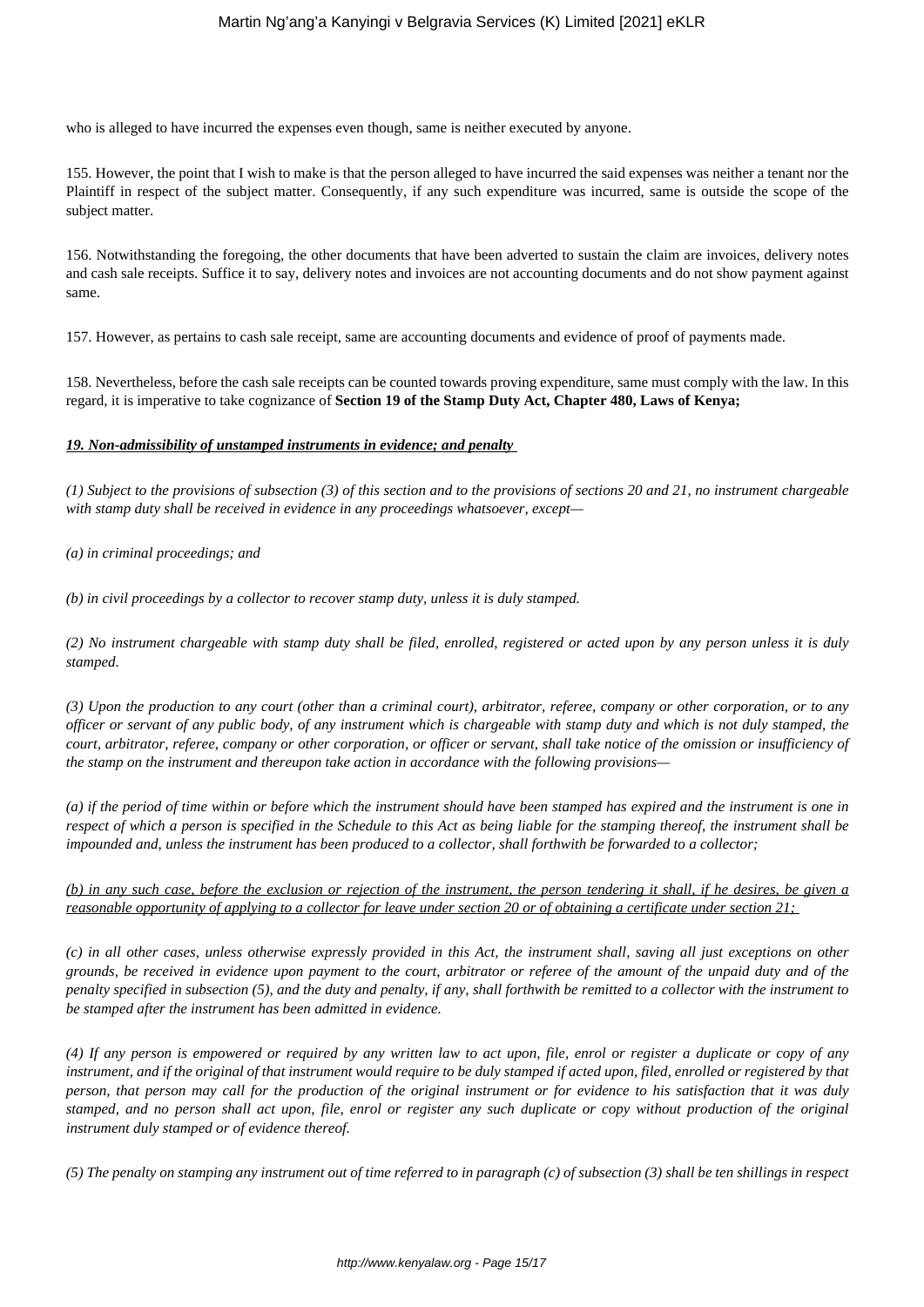## Martin Ng'ang'a Kanyingi v Belgravia Services (K) Limited [2021] eKLR

*of every twenty shillings and of any fractional part of twenty shillings of the duty chargeable thereon and in respect of every period of three months or any part of such a period after the expiration of the time within or before which the instrument should have been stamped.*

#### *20. Stamping out of time*

*(1) Where an instrument is chargeable with stamp duty under this Act and should have been stamped before a certain event or before the expiration of a certain period, but has not been so stamped, a collector may give leave for the stamping of the instrument if he is satisfied—*

*(a) that the omission or neglect to stamp duly did not arise from any intention to evade payment of stamp duty or otherwise to defraud; and*

*(b) that the circumstances of the case are such as to justify leave being given.*

*(2) If the collector grants leave under subsection (1) for the stamping of an instrument, the instrument shall be stamped on payment of the unpaid duty including any additional stamp duty and of a penalty of one shilling in respect of every twenty shillings and of any fractional part of twenty shillings of the duty chargeable thereon and in respect of every period of three months or any part of such period after the expiration of the time within or before which the instrument should have been stamped:*

*Provided that—*

*(a) the penalty chargeable under this subsection shall not exceed one hundred per centum of the principal duty outstanding; and*

*(b) the collector may remit the penalty under this section up to a maximum of one million five hundred shillings, but shall not remit any penalty exceeding that amount without prior approval from the Minister.*

*(3) If any person applying for leave under this section is dissatisfied with the decision of the collector upon that application, that person may require his application to be referred to the Minister, whose decision thereon shall be final for all purposes.*

*(4) Upon any application for leave under this section, the collector, or the Minister, may require sworn or other evidence in support of the application.*

*(5) When an instrument has been stamped by leave under this section it shall be deemed to have been duly stamped.*

*(6) Notwithstanding the provisions of this section, no bill of exchange or promissory note shall, except as provided in sections 21, 22, 34 and 36, be stamped after execution.*

*(7) In this section, "collector" does not include the Senior Collector of Stamp Duties.*

159. To my mind, the various receipts which have been produced are neither accompanied by the ETR receipt nor the revenue stamp. Consequently, the same are legally inadmissible for purposes of proving expenditure.

160. Thirdly, the Plaintiff has also claimed wages from various months namely January to August 2017. However, the document relating to wages is a sheet of paper, which does not contain the details of persons paid wages, who paid them and what is the source of the subject document at page 211 of the Plaintiff's bundle.

161. In my humble view, Special damages having been particularly pleaded, must be specifically proved. However such proof cannot be achieved by throwing a non-authentic document, on the face of the Court.